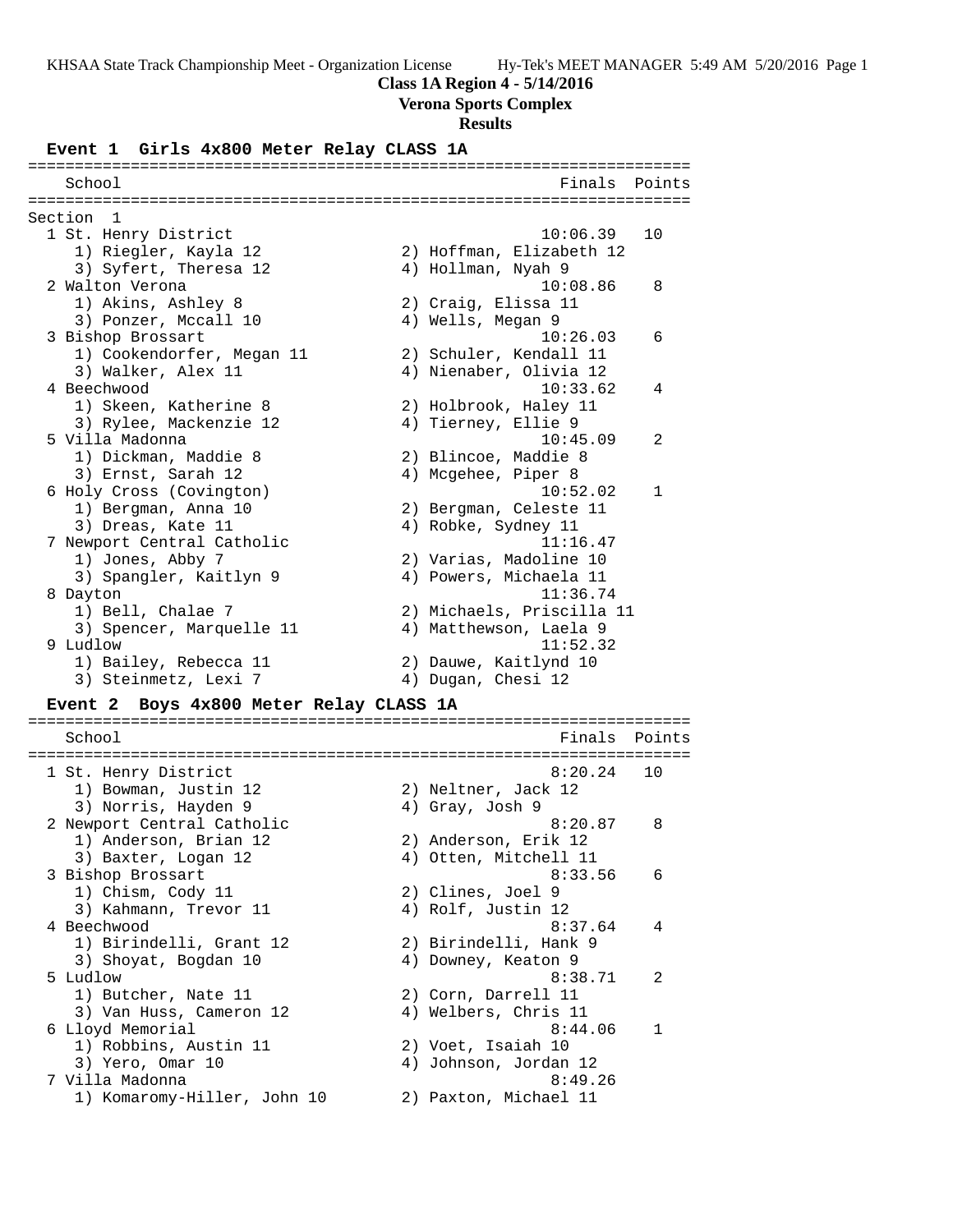### **Class 1A Region 4 - 5/14/2016**

**Verona Sports Complex**

#### **Results**

### **....Event 2 Boys 4x800 Meter Relay CLASS 1A**

| 3) Davis, Brian 10        | 4) Werner, Zack 11    |
|---------------------------|-----------------------|
| 8 Bellevue                | 9:01.84               |
| 1) Balch, Austin 10       | 2) Hazeres, Austin 8  |
| 3) Maehren, Brett 10      | 4) Combs, Bryson 12   |
| 9 Walton Verona           | 9:03.19               |
| 1) Bonne, Trey 9          | 2) Strunk, Jackson 9  |
| 3) Williams, Garrett 12   | 4) Zwick, William 10  |
| 10 Holy Cross (Covington) | 9:22.18               |
| 1) Roberdeaux, David 9    | 2) Bramer, Michael 12 |
| 3) Covey, Kenneth 11      | 4) Linstead, Noah 11  |
| 11 Williamstown           | 9:32.85               |
| 1) Perkins, Bradley 9     | 2) Reaves, Jackson 8  |
| 3) Mccain, Micah 8        | 4) Tien, Caden 8      |
| 12 Covington Latin        | 9:42.86               |
| 1) Kammerer, Alexander 12 | 2) Hermes, Jonah 10   |
| 3) Sutler, Jacob 12       | 4) Rahner, Paul 10    |

### **Event 3 Girls 100 Meter Hurdles CLASS 1A**

======================================================================= Name Tear School Tear School Finals Points ======================================================================= 1 Martin, Natalie 11 Newport Catholic 19.93 2 Frantz, Katherine 9 Cov. Holy Cross 20.43 3 Michaels, Priscilla 11 Dayton 20.66 4 Barth, Sarah 9 Cov. Holy Cross 21.53 5 Hutton, Hannah 8 Ludlow 21.67 6 Zimmerman, Kara 9 Newport Catholic 23.92 Section 2 1 Felix, Tina 12 St. Henry District 16.03 10 2 Spritzky, Kimberly 11 St. Henry District 16.08 8 3 Webster, Brandey 11 Walton Verona 16.96 6 4 Slagle, Rebecca 12 Beechwood 18.18 4 5 Workman, Lydia 8 Dayton 18.22 2 6 Lund, Lexie 9 Villa Madonna 18.94 1 7 Chiasson, Teraza 10 Beechwood 19.48 -- Schmits, Courtney 11 Bellevue FS

# **Event 4 Boys 110 Meter Hurdles CLASS 1A**

| Name                  | Year School           | Finals Points |                |
|-----------------------|-----------------------|---------------|----------------|
| Section <sub>1</sub>  |                       |               |                |
| 1 Reis, Mitchell      | 12 Bishop Brossart    | 18.43         |                |
| 2 Dietz, Josh         | 11 Beechwood          | 19.08         |                |
| 3 McVay, Noah         | 11 St. Henry District | 19.47         |                |
| 4 Dietz, Charles      | 11 Walton Verona      | 21.05         |                |
| Section 2             |                       |               |                |
| 1 Everett, Dalton     | 11 Beechwood          | 15.66         | 10             |
| 2 Lawson, Luke        | 10 Walton Verona      | 15.67         | - 8            |
| 3 Wrobleski, Trent    | 11 Newport Catholic   | 15.87         | 6              |
| 4 Donnelly, Bryce     | 10 Bishop Brossart    | 16.44         | $\overline{4}$ |
| 5 Goodpaster, Billy   | 9 Ludlow              | 16.90         | $\mathfrak{D}$ |
| 6 Strasburger, Collin | 10 St. Henry District | 17.33         | 1              |
| 7 Chase, Cameron      | 12 Bellevue           | 17.71         |                |
| 8 Enxel, Logan        | 10 Newport Catholic   | 17.91         |                |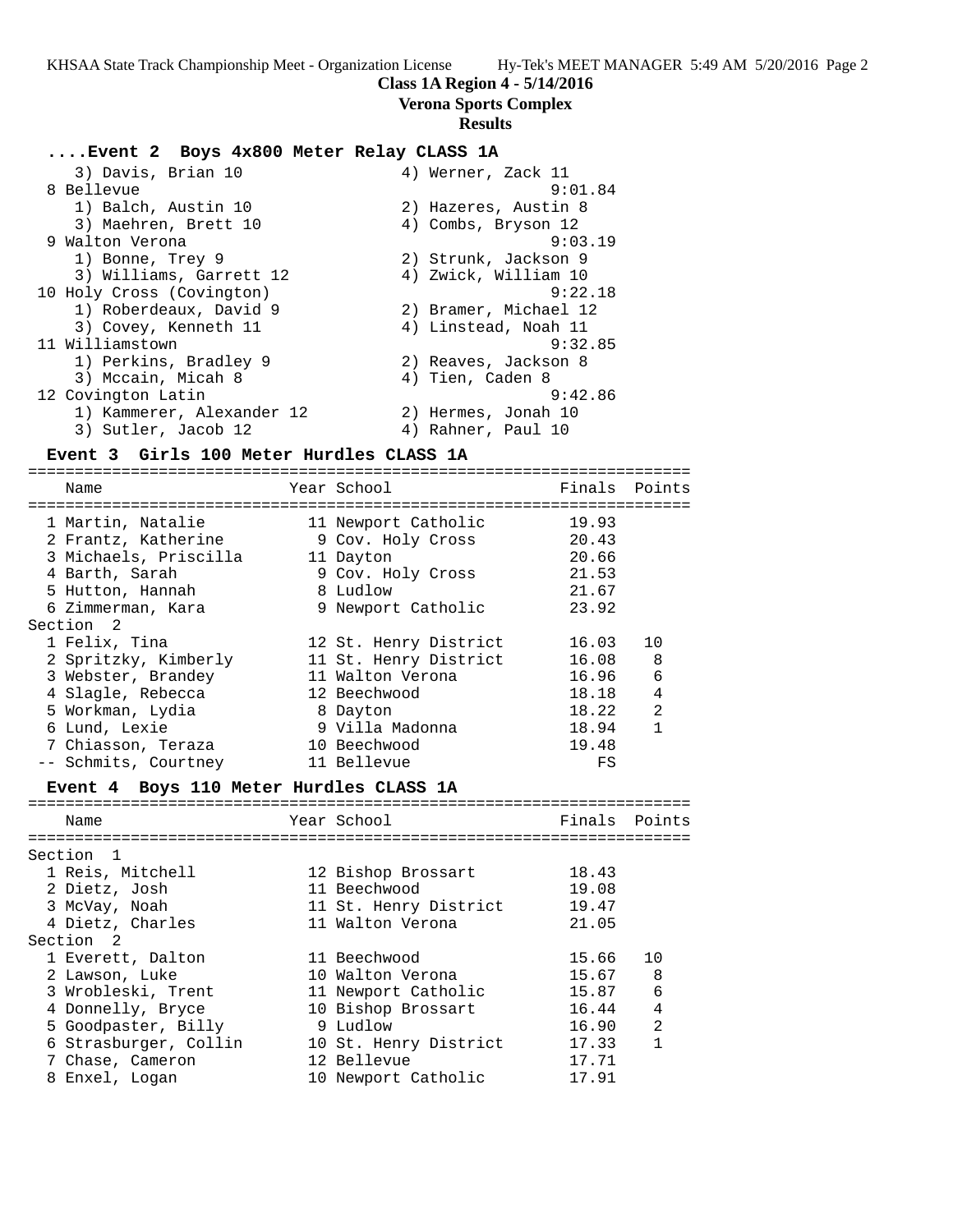# **Class 1A Region 4 - 5/14/2016**

**Verona Sports Complex**

# **Results**

**Event 5 Girls 100 Meter Dash CLASS 1A**

| Name                                 |                       | Finals Points |              |
|--------------------------------------|-----------------------|---------------|--------------|
|                                      |                       |               |              |
| Section 1                            |                       |               |              |
| 1 Dehnert, Madison                   | 9 Ludlow              | 15.03         |              |
| 2 Roberts, Emma                      | 9 Covington Latin     | 18.20         |              |
| Section 2                            |                       |               |              |
| 1 Woods, Merrin                      | 9 Beechwood           | 13.75         |              |
| 2 Scroggins, Hannah                  | 12 Williamstown       | 14.43         |              |
| 3 Eviston, Sarah                     | 9 Newport Catholic    | 14.57         |              |
| 4 Buemi, Kelsey                      | 10 Dayton             | 14.80         |              |
| 5 Smith, Cassidy                     | 10 Bishop Brossart    | 14.98         |              |
| 6 Howe, Haley                        | 10 Williamstown       | 15.15         |              |
| 7 Dias, Naomi                        | 9 Covington Latin     | 15.20         |              |
| Section 3                            |                       |               |              |
| 1 Schalk, Olivia                     | 11 Newport Catholic   | 12.89         | 10           |
| 2 Mulcahy, Lauren                    | 11 Walton Verona      | 13.25         | 8            |
| 3 Huff, Jasmine                      | 11 Bellevue           | 13.27         | 6            |
| 4 Elmer, Arieyonna                   | 9 Newport             | 13.29         | 4            |
| 5 Victor, Tiffany                    | 11 Ludlow             | 13.35         | 2            |
| 6 Stanley, Shaunye                   | 12 Newport            | 13.51         | $\mathbf{1}$ |
| 7 Schilling, Caroline                | 9 Beechwood           | 13.53         |              |
| 8 Johnston, Sarah                    | 11 Walton Verona      | 13.71         |              |
| Event 6 Boys 100 Meter Dash CLASS 1A |                       |               |              |
|                                      |                       |               |              |
| Name                                 | Year School           | Finals        | Points       |
|                                      |                       |               |              |
| Section 2                            |                       |               |              |
| 1 Stewart, Andrew                    | 12 Dayton             | 12.61         |              |
| 2 Villareal, Marcus                  | 12 Covington Latin    | 12.83         |              |
| 3 Marksberry, Jordan                 | 7 Dayton              | 13.46         |              |
| 4 Dalton, Nicky                      | 10 Williamstown       | 13.50         |              |
| 5 Montgomery, Jordan                 | 10 Ludlow             | 13.82         |              |
| 6 Durden, Dante                      | 10 Covington Latin    | 14.71         |              |
| 7 Maxwell, Ian                       | 10 Ludlow             | 16.53         |              |
| Section 3                            |                       |               |              |
| 1 Carter, Taj                        | 11 Lloyd Memorial     | 11.87         |              |
| 2 Hardt, Ethan                       | 12 Newport Catholic   | 12.07         |              |
| 3 Diaz, Oliver                       | 12 St. Henry District | 12.17         |              |
| 4 Anderson, Myles                    | 10 Newport            | 12.27         |              |
| 5 Baker, Austin                      | 10 Cov. Holy Cross    | 12.28         |              |
| 6 Bolden, Tyree                      | 12 Newport            | 12.37         |              |
| 7 Davis, James                       | 10 Beechwood          | 12.41         |              |
| 8 Ashcraft, Malachi                  | 11 Bellevue           | 12.64         |              |
| Section 4                            |                       |               |              |
| 1 Crook, Colin                       | 12 Walton Verona      | 11.33         | 10           |
| 2 Evers, Seth                        | 10 Bellevue           | 11.39         | 8            |
| 3 Moore, Tj                          | 12 Bishop Brossart    | 11.67         | 6            |
| 4 Schultz, Eddie                     | 11 Newport Catholic   | 11.73         | 4            |
| 5 Current, Christian                 | 10 Cov. Holy Cross    | 11.80         | 2            |
| 6 Schultz, Justin                    | 12 Bishop Brossart    | 11.82         | 1            |
|                                      |                       |               |              |
| 7 Talbott, Garet                     | 10 Walton Verona      | 11.90         |              |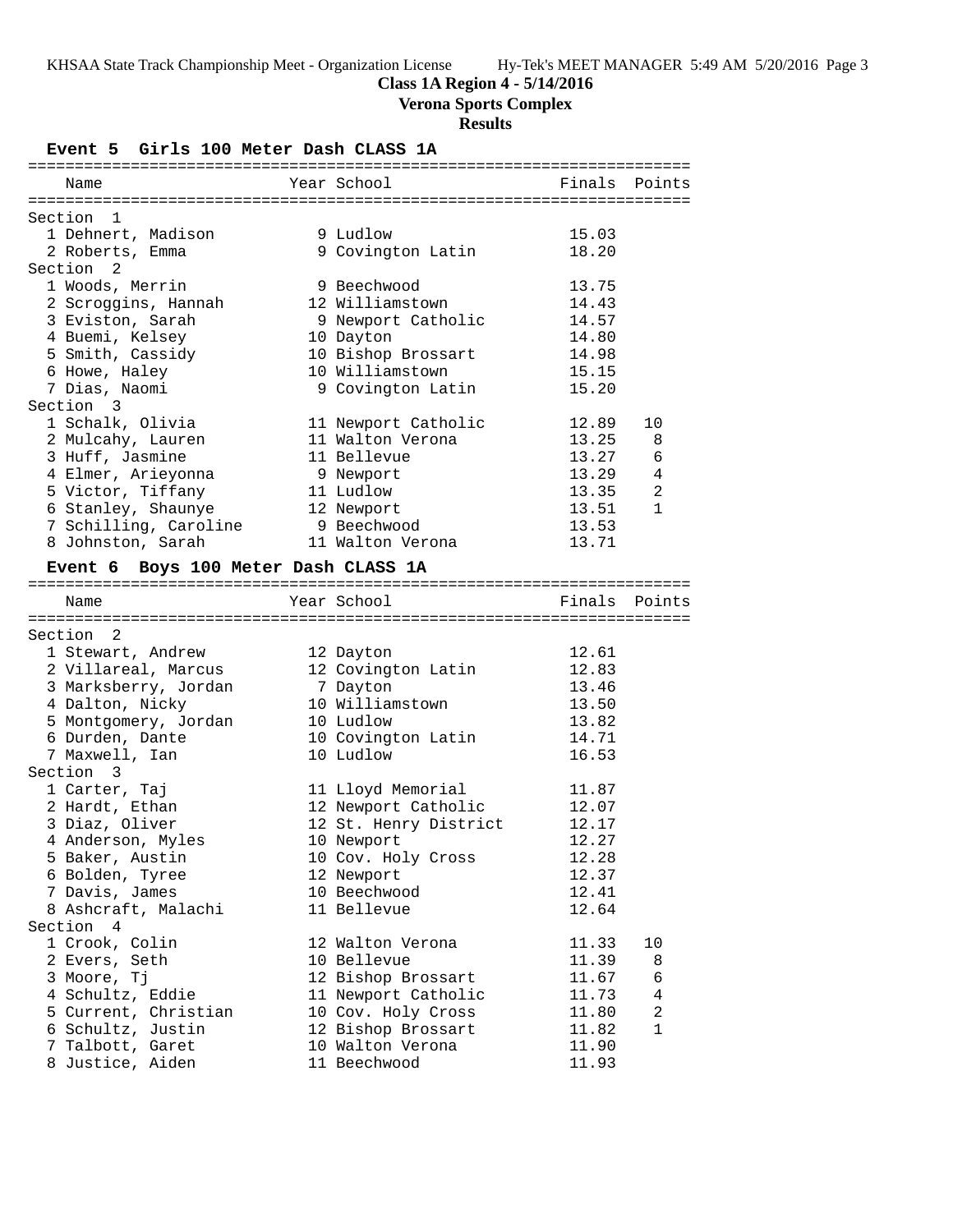### **Class 1A Region 4 - 5/14/2016**

### **Verona Sports Complex**

#### **Results**

**Event 7 Girls 4x200 Meter Relay CLASS 1A**

======================================================================= School **Finals Points** ======================================================================= Section 1 1 Covington Latin 2:18.62 1) Chan, Alyssa 11 2) Mitchell, Sophia 11 3) Cain, Mary 10 (4) 2018, Naomi 9 Section 2 1 Walton Verona 1:50.97 10 1) Johnston, Sarah 11 2) Mulcahy, Lauren 11 3) Webster, Brandey 11  $\hskip1cm$  4) Wells, Emily 12 2 St. Henry District 1:51.78 8 1) Laudenslayer, Ellie 10 2) Riegler, Kayla 12 3) Vonlehman, Grace 10 4) Tobler, Janelle 12 3 Newport Central Catholic 1:52.48 6 1) Enslen, Ellie 8 2) Kinnett, Maria 9 3) Schalk, Olivia 11 4) Martin, Natalie 11 4 Bishop Brossart 1:52.76 4 1) Cookendorfer, Megan 11 2) Cooper, Ashley 9 3) Schuler, Kara 11 4) Schultz, Allison 10 5 Beechwood 1:55.43 2 1) Colosimo, Sophie 12 2) Schilling, Caroline 9 3) Eviston, Delaney 8 (4) Woods, Merrin 9 6 Dayton 2:02.79 1 1) Michaels, Priscilla 11 2) Matthewson, Laela 9 3) Buemi, Kelsey 10 4) Spencer, Marquelle 11 7 Villa Madonna 2:04.02 1) Martini, Olivia 9 2) Rice, Maria 9 3) Blincoe, Maddie 8  $\hskip 1.5cm 4$  Pickens, Alyssa 9 8 Newport 2:10.12 1) Conrad, Arieana 9 2) Conrad, Aviana 9 3) White, Emani 12 4) Gallicchio, Dominique 9 **Event 8 Boys 4x200 Meter Relay CLASS 1A** ======================================================================= School **Finals Points** ======================================================================= Section 1 1 Covington Latin 1:47.55 1) Baarlaer, Logan 12 2) Kammerer, Alexander 12 3) Hermes, Jonah 10 4) Villareal, Marcus 12 2 Villa Madonna 1:47.74 1) Bellamy, Brad 10 2) Nutini, Chris 11 3) Britton, Nick 10 4) Schenthal, Jake 11 Section 2<br>1 Walton Verona 1 Walton Verona 1:32.19 10 1) Crook, Clark 12 2) Crook, Colin 12 3) Hammond, Noah 10 4) Richardson, Noah 12 2 Bishop Brossart 1:32.62 8 1) Moore, Tj 12 2) Donnelly, Bryce 10 3) Robinson, Tanner 12 4) Hickman, Joey 12 3 Newport Central Catholic 1:35.11 6 1) Anderson, Erik 12 2) Osburg, Zach 12 3) Otten, Mitchell 11 (4) Schultz, Eddie 11 4 Lloyd Memorial 1:37.21 4 1) Carter, Taj 11 2) Dawson, Jamorrow 10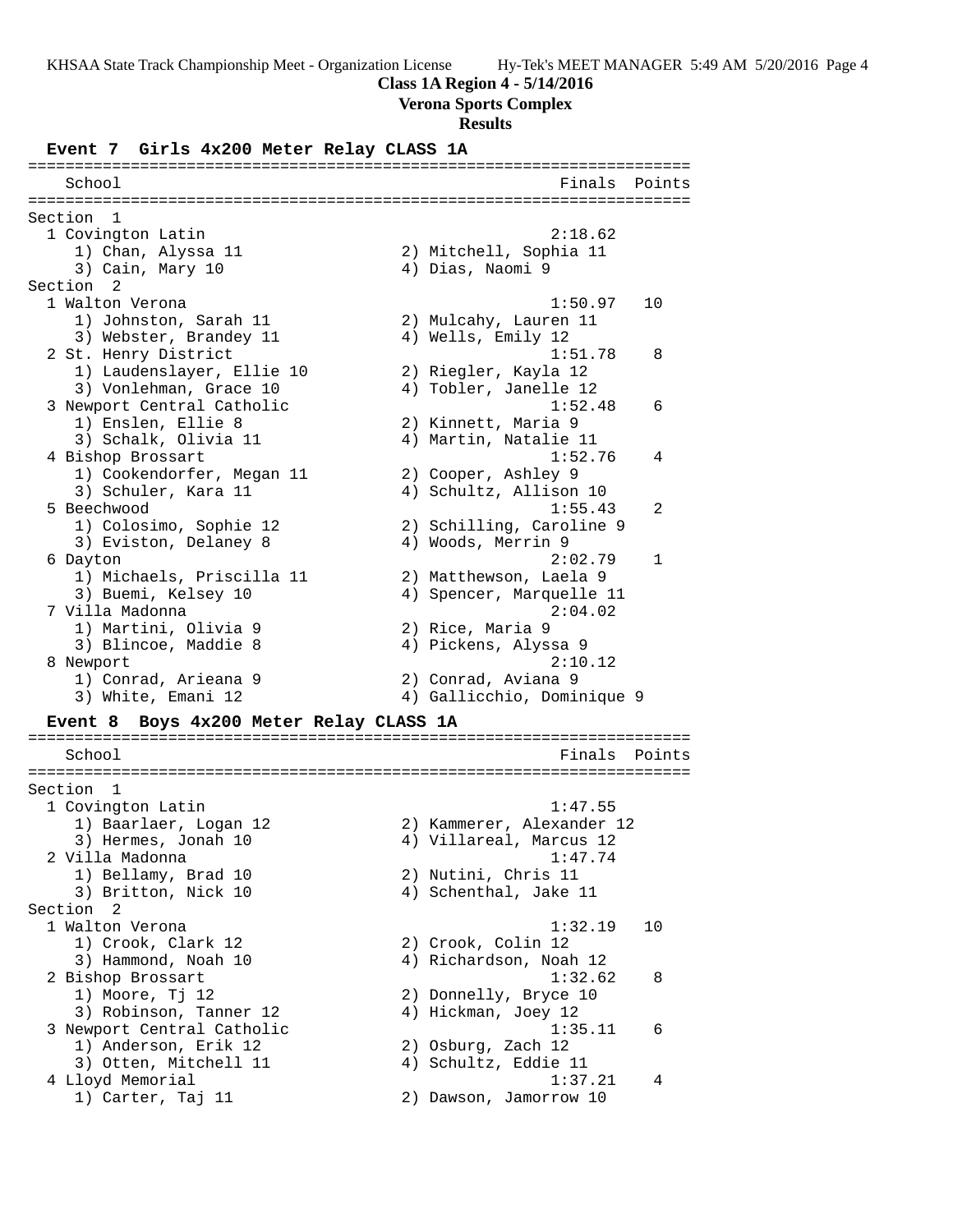### **Class 1A Region 4 - 5/14/2016**

**Verona Sports Complex**

#### **Results**

### **....Event 8 Boys 4x200 Meter Relay CLASS 1A**

 3) Johnson, Jordan 12 4) Voet, Isaiah 10 5 Beechwood 1:38.43 2 1) Davis, James 10 2) Shoyat, Bogdan 10 3) Slusher, Brett 12 (4) Justice, Aiden 11 6 Bellevue 1:40.23 1 1) Ashcraft, Malachi 11 (2) Balch, Austin 10 3) Bricking, Dj 11 (4) Combs, Bryson 12 -- Newport  $DQ$  out of zone 1) Anderson, Myles 10 2) Mann, Kamar 12 3) Bolden, Tyree 12 (4) Clayton, Karac 9 -- St. Henry District and the control of the DQ out of zone 1) Rintala, Nick 10 2) McArtor, Mitchell 10 3) Samotis, Ryan 10 4) Williams, Grant 12 **Event 9 Girls 1600 Meter Run CLASS 1A** ======================================================================= Name The Year School Team Points Points ======================================================================= Section 1 1 Jones, Abby 7 Newport Catholic 5:18.84 10 2 Svec, Renee 12 St. Henry District 5:24.47 8 3 Holbrook, Haley 11 Beechwood 5:29.83 6 4 Schuler, Kendall 11 Bishop Brossart 5:39.20 4 5 Hoffman, Elizabeth 12 St. Henry District 5:43.48 2 6 Bergman, Celeste 11 Cov. Holy Cross 5:45.07 1 7 Dickman, Maddie 8 Villa Madonna 5:47.84 8 Skeen, Katherine 8 Beechwood 5:53.94 9 Hazzard, Madie 8 Villa Madonna 5:59.30 10 Robke, Sydney 11 Cov. Holy Cross 6:02.14 11 Beck, Ashley 9 Bishop Brossart 6:06.54 12 Steinmetz, Lexi 7 Ludlow 6:09.02 13 Hauck, Charlotte 9 Lloyd Memorial 6:19.82 14 Mcmillin, Saebree 9 Walton Verona 6:32.29

### 15 Duke, Sidney 8 Newport Catholic 6:45.60 16 Dugan, Chesi 12 Ludlow 7:59.35 17 Hincks, Frannie 9 Walton Verona 8:13.56

#### **Event 10 Boys 1600 Meter Run CLASS 1A** =======================================================================

| Name                    | Year School           | Finals Points |              |
|-------------------------|-----------------------|---------------|--------------|
| 1 Hannon, Josh          | 12 St. Henry District | 4:35.24       | 10           |
| 2 Hartig, Adam          | 12 Bishop Brossart    | $4:38.11$ 8   |              |
| 3 Werner, Zack          | 11 Villa Madonna      | 4:42.44       | 6            |
| 4 Snyder, Ethan         | 10 St. Henry District | 4:43.85       | 4            |
| 5 Komaromy-Hiller, John | 10 Villa Madonna      | 4:47.45       | 2            |
| 6 Downey, Keaton        | 9 Beechwood           | 4:58.10       | $\mathbf{1}$ |
| 7 Reaves, Joshua        | 12 Newport Catholic   | 5:01.23       |              |
| 8 Curtsinger, Joe       | 9 Bishop Brossart     | 5:02.01       |              |
| 9 Rahner, Paul          | 10 Covington Latin    | 5:04.47       |              |
| 10 Smith, Chance        | 9 Beechwood           | 5:20.91       |              |
| 11 Danzer, Cole         | 9 Walton Verona       | 5:24.08       |              |
| 12 Roberts, Gabe        | 10 Dayton             | 5:25.81       |              |
| 13 Floyd, Jacob         | 9 Lloyd Memorial      | 5:28.38       |              |
| 14 Ciafardini, Dominic  | 12 Newport Catholic   | 5:29.21       |              |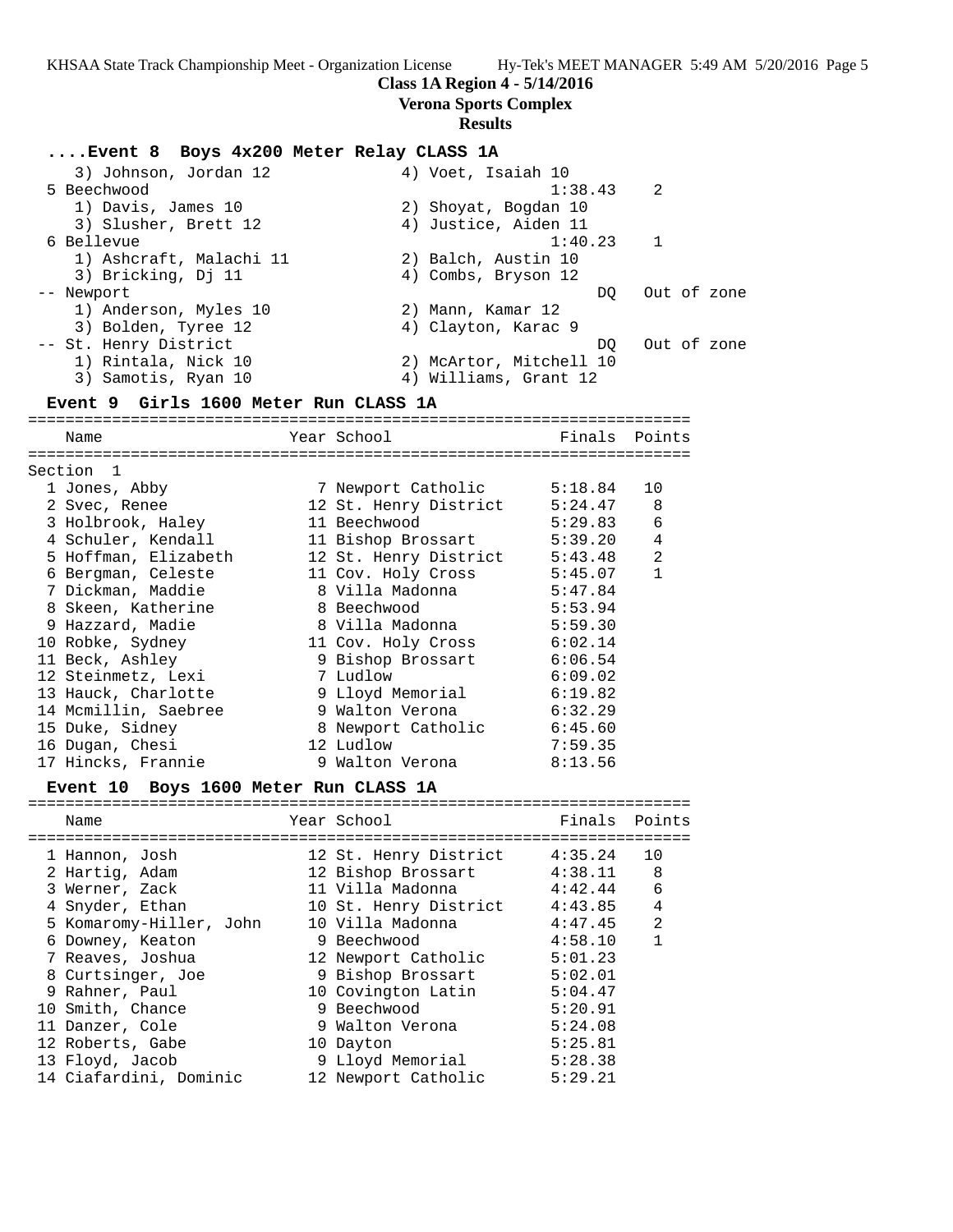**Class 1A Region 4 - 5/14/2016**

**Verona Sports Complex**

# **Results**

| Event 10 Boys 1600 Meter Run CLASS 1A     |                   |                         |        |         |
|-------------------------------------------|-------------------|-------------------------|--------|---------|
| 15 Swope, Hunter                          | 12 Bellevue       | 5:30.94                 |        |         |
| 16 Stahl, Conner                          | 9 Cov. Holy Cross | 5:39.31                 |        |         |
| 17 Quirk, Logan                           | 12 Bellevue       | 5:42.33                 |        |         |
| 18 Mazuk, Randall                         | 10 Walton Verona  | 5:43.10                 |        |         |
| 19 Garuccio, Ryan                         | 9 Covington Latin | 5:48.61                 |        |         |
| 20 Kinman, Jeffery                        | 10 Williamstown   | 5:50.02                 |        |         |
| 21 Haggard, Jacob                         | 10 Ludlow         | 6:04.59                 |        |         |
| Event 11 Girls 4x100 Meter Relay CLASS 1A |                   |                         |        |         |
|                                           |                   |                         |        |         |
| School                                    |                   | Finals                  | Points |         |
| 1 Covington Latin                         |                   | 1:03.27                 |        |         |
| 1) Cain, Mary 10                          |                   | 2) Dias, Naomi 9        |        |         |
| 3) Mitchell, Sophia 11                    |                   | 4) Plogsted, Sidney 11  |        |         |
| -- Williamstown                           |                   | DNF                     |        |         |
| 1) Howe, Haley 10                         |                   | 2) Ison, Emily 11       |        |         |
| 3) Jordan, Kelsi 10                       |                   | 4) Scroggins, Hannah 12 |        |         |
| Section 2                                 |                   |                         |        |         |
| 1 Walton Verona                           |                   | 52.08                   | 10     |         |
| 1) Derenthal, Jordan 12                   |                   | 2) Johnston, Sarah 11   |        |         |
| 3) Mulcahy, Lauren 11                     |                   | 4) Webster, Brandey 11  |        |         |
| 2 St. Henry District                      |                   | 53.42                   | 8      | 53.4134 |
| 1) Felix, Tina 12                         |                   | 2) Tobler, Janelle 12   |        |         |
| 3) Kent, Kerenza 9                        |                   | 4) Vonlehman, Grace 10  |        |         |
| 3 Beechwood                               |                   | 53.42                   | 6      | 53.4194 |
| 1) Colosimo, Sophie 12                    |                   | 2) Etler, Kendall 10    |        |         |
| 3) Schilling, Caroline 9                  |                   | 4) Woods, Merrin 9      |        |         |
| 4 Bishop Brossart                         |                   | 54.17                   | 4      |         |
| 1) Schultz, Allison 10                    |                   | 2) Cooper, Ashley 9     |        |         |
| 3) Schuler, Kara 11                       |                   | 4) Walz, Abby 11        |        |         |
| 5 Villa Madonna                           |                   | 55.17                   | 2      |         |
| 1) Prospero, Maddie 8                     |                   | 2) Blincoe, Maddie 8    |        |         |
| 3) Ernst, Sarah 12                        |                   | 4) Schenthal, Maddie 10 |        |         |
| 6 Dayton                                  |                   | 56.28                   | 1      |         |
| 1) Barbiea, Johnessah 8                   |                   | 2) Buemi, Kelsey 10     |        |         |
| 3) Workman, Lydia 8                       |                   | 4) Halfhill, Sophia 8   |        |         |
| 7 Newport Central Catholic                |                   | 58.17                   |        |         |
| 1) Marron, Audrey 8                       |                   | 2) Eviston, Sarah 9     |        |         |
| 3) Floyd, Hope 9                          |                   | 4) Vice, Jordan 10      |        |         |
| 8 Newport                                 |                   | 58.38                   |        |         |
| 1) Conrad, Arieana 9                      |                   | 2) Conrad, Aviana 9     |        |         |
| 3) Stanley, Shaunye 12                    |                   | 4) White, Emani 12      |        |         |
| Event 12 Boys 4x100 Meter Relay CLASS 1A  |                   |                         |        |         |
| School                                    |                   | Finals                  | Points |         |
|                                           |                   |                         |        |         |
| Section 1                                 |                   |                         |        |         |
| 1 Villa Madonna                           |                   | 48.94                   |        |         |
| 1) Collins, Connor 11                     |                   | 2) Blincoe, David 11    |        |         |
| 3) Britton, Nick 10                       |                   | 4) Paxton, Michael 11   |        |         |
| 2 Dayton                                  |                   | 51.44                   |        |         |
| 1) Asher, Caulin 8                        |                   | 2) Payne, Shawn 8       |        |         |
| 3) Stewart, Andrew 12                     |                   | 4) Marksberry, Jordan 7 |        |         |
|                                           |                   |                         |        |         |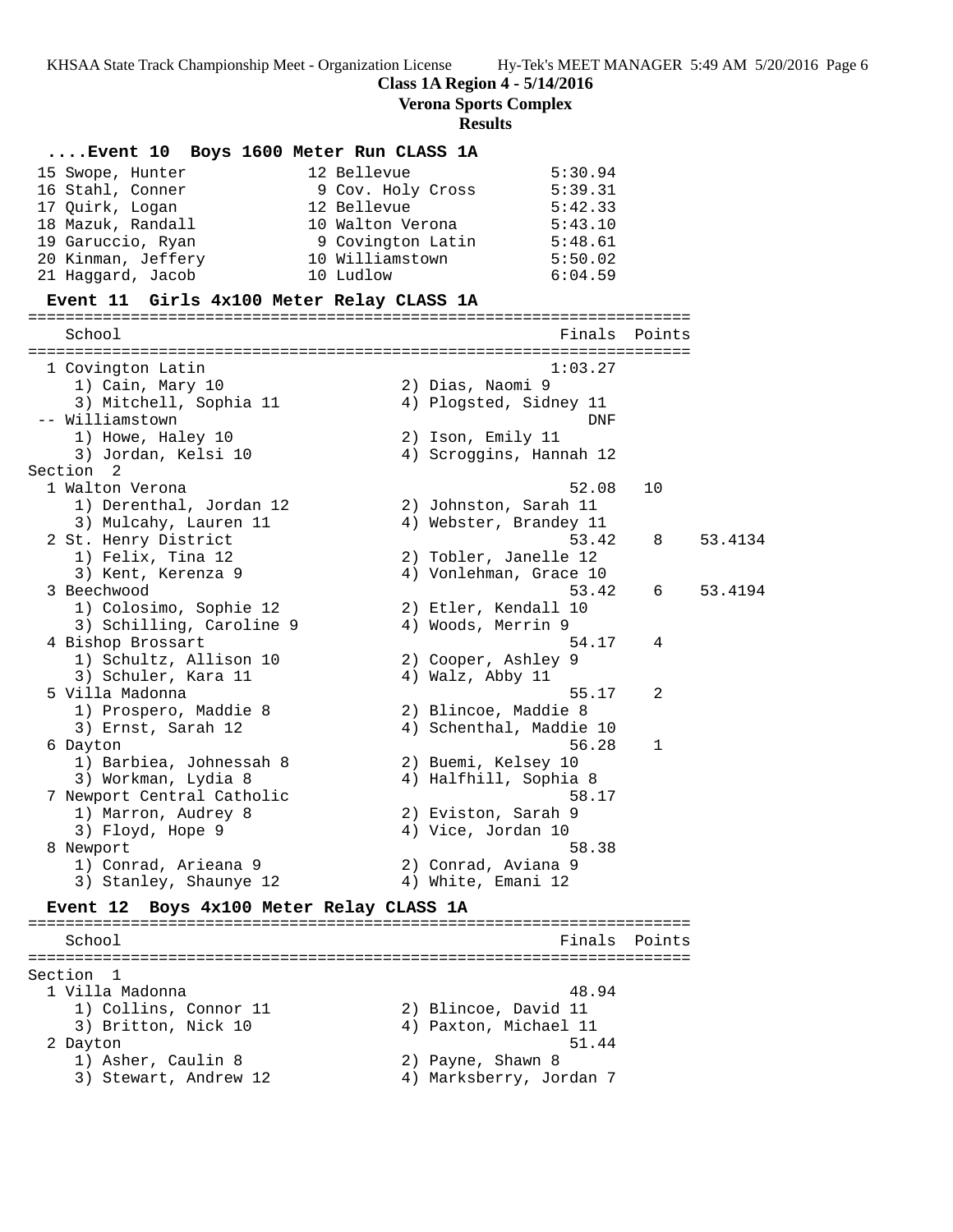# **Class 1A Region 4 - 5/14/2016**

**Verona Sports Complex**

# **Results**

# **....Event 12 Boys 4x100 Meter Relay CLASS 1A**

| Section<br>- 2                          |                        |                         |              |
|-----------------------------------------|------------------------|-------------------------|--------------|
| 1 Walton Verona                         |                        | 44.20                   | 10           |
| 1) Crook, Clark 12                      |                        | 2) Richardson, Noah 12  |              |
| 3) Hammond, Noah 10                     |                        | 4) Crook, Colin 12      |              |
| 2 Bishop Brossart                       |                        | 45.39                   | 8            |
| 1) Cetrulo, Frank 12                    | 2) Moore, Tj 12        |                         |              |
| 3) Frommeyer, Jacob 12                  |                        | 4) Schultz, Justin 12   |              |
| 3 Beechwood                             |                        | 46.20                   | 6            |
| 1) Davis, James 10                      |                        | 2) Shoyat, Bogdan 10    |              |
| 3) Slusher, Brett 12                    |                        | 4) Justice, Aiden 11    |              |
| 4 St. Henry District                    |                        | 46.54                   | 4            |
| 1) Rintala, Nick 10                     |                        | 2) McArtor, Mitchell 10 |              |
| 3) Samotis, Ryan 10                     |                        | 4) Williams, Grant 12   |              |
| 5 Bellevue                              |                        | 46.66                   | 2            |
| 1) Ackerson, Nick 12                    |                        | 2) Combs, Bryson 12     |              |
| 3) Ashcraft, Malachi 11                 |                        | 4) Evers, Seth 10       |              |
| 6 Newport Central Catholic              |                        | 47.05                   | $\mathbf{1}$ |
| 1) Osburg, Zach 12                      |                        | 2) Hardt, Ethan 12      |              |
| 3) Schultz, Eddie 11                    |                        | 4) Swope, Zach 12       |              |
| 7 Williamstown                          |                        | 49.04                   |              |
| 1) Angell, Walker 11                    |                        | 2) Jacobs, Lucas 10     |              |
| 3) Mccain, Micah 8                      |                        | 4) Fernandez, Harold 10 |              |
| 8 Newport                               |                        | 51.00                   |              |
| 1) Anderson, Myles 10                   |                        | 2) Bolden, Tyree 12     |              |
| 3) Clayton, Karac 9                     |                        | 4) Mann, Kamar 12       |              |
| Event 13 Girls 400 Meter Dash CLASS 1A  |                        |                         |              |
|                                         |                        |                         |              |
| Name                                    | Year School            | Finals                  | Points       |
|                                         |                        |                         |              |
| Section 1                               |                        |                         |              |
| 1 Cain, Mary                            | 10 Covington Latin     | 1:22.19                 |              |
| 2 Chan, Alyssa                          | 11 Covington Latin     | 1:24.44                 |              |
| 3 Carr, Polly                           | 10 Dayton              | 1:26.24                 |              |
| Section <sub>2</sub>                    |                        |                         |              |
| 1 Eviston, Delaney                      | 8 Beechwood            | 1:05.96                 |              |
| 2 Stanley, Shaunye                      | 12 Newport             | 1:07.37                 |              |
| 3 Walker, Alex                          | 11 Bishop Brossart     | 1:08.19                 |              |
| 4 Lohre, Ava                            | 7 Beechwood            | 1:08.51                 |              |
| 5 Smith, Cassidy                        | 10 Bishop Brossart     | 1:13.20                 |              |
| 6 Tien, Amber                           | 10 Williamstown        | 1:14.72                 |              |
| Section<br>3                            |                        |                         |              |
|                                         |                        |                         |              |
| 1 Schalk, Olivia                        | 11 Newport Catholic    | 1:00.67                 | 10           |
| 2 Wells, Emily                          | 12 Walton Verona       | 1:02.38                 | 8            |
| 3 Ross, Dianna                          | 10 Lloyd Memorial      | 1:04.42                 | 6            |
| 4 Laudenslayer, Ellie                   | 10 St. Henry District  | 1:04.73                 | 4            |
| 5 Kinnett, Maria                        | 9 Newport Catholic     | 1:05.41                 | 2            |
| 6 Wells, Megan                          | 9 Walton Verona        | 1:05.47                 | 1            |
| 7 Victor, Tiffany<br>8 Elmer, Arieyonna | 11 Ludlow<br>9 Newport | 1:06.95<br>1:08.63      |              |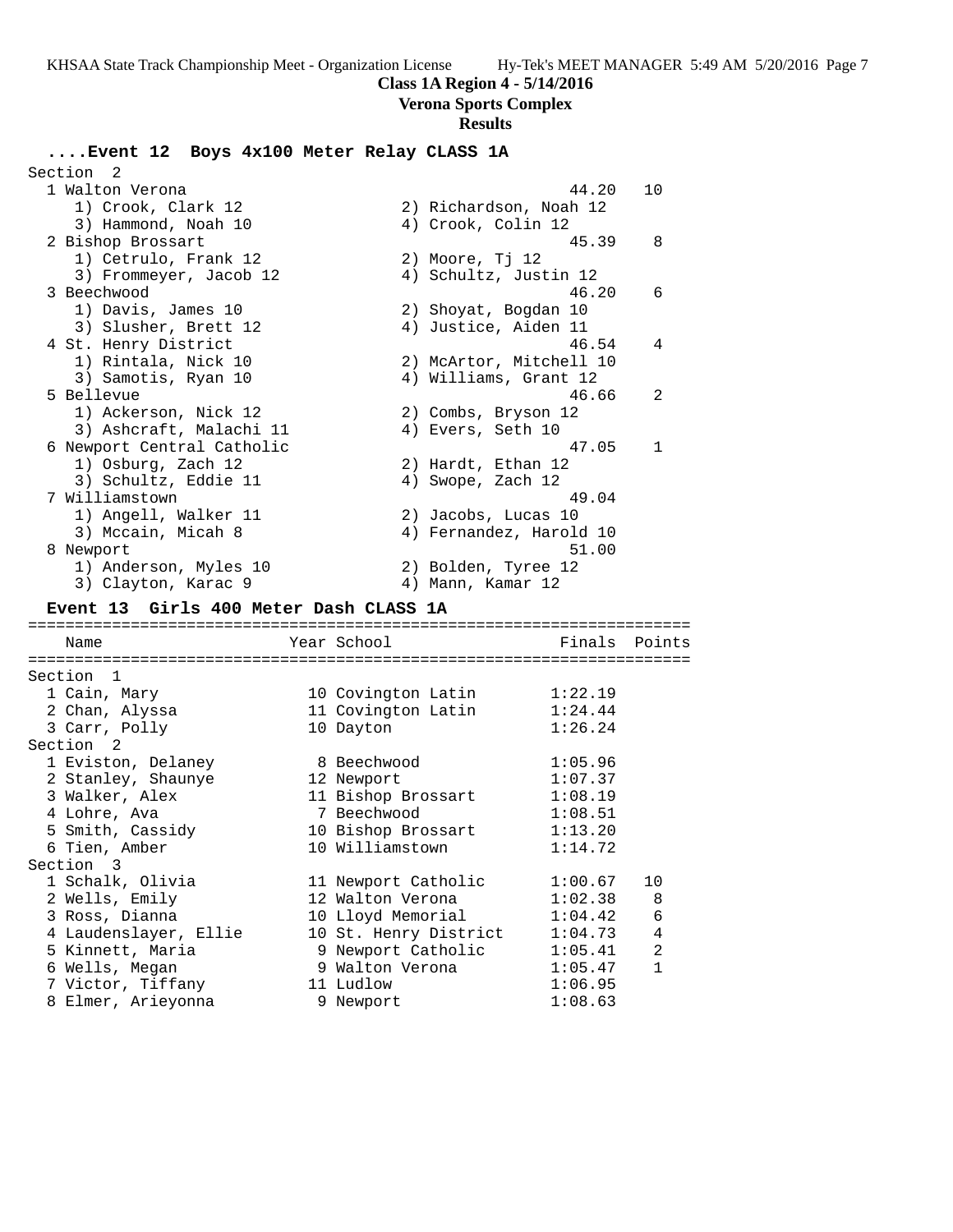### **Class 1A Region 4 - 5/14/2016**

**Verona Sports Complex**

### **Results**

### **Event 14 Boys 400 Meter Dash CLASS 1A**

| Name                      | Year School          | Finals  | Points         |
|---------------------------|----------------------|---------|----------------|
|                           |                      |         |                |
| Section<br>$\overline{2}$ |                      |         |                |
| 1 Sutler, Jacob           | 12 Covington Latin   | 57.24   |                |
| 2 Morehead, Cody          | 9 Walton Verona      | 57.30   |                |
| 3 Ruhland, Zack           | 10 Beechwood         | 57.48   |                |
| 4 Balch, Austin           | 10 Bellevue          | 58.49   |                |
| 5 Asher, Caulin           | 8 Dayton             | 1:00.10 |                |
| 6 Payne, Shawn            | 8 Dayton             | 1:00.50 |                |
| 7 Weber, Logan            | 9 Walton Verona      | 1:03.45 |                |
| 8 Baioni, Benjamin        | 8 Covington Latin    | 1:16.69 |                |
| Section 3                 |                      |         |                |
| 1 Hickman, Joey           | 12 Bishop Brossart   | 51.69   | 10             |
| 2 Robinson, Tanner        | 12 Bishop Brossart   | 52.48   | 8              |
| 3 Van Huss, Cameron       | 12 Ludlow            | 52.72   | 6              |
| 4 Otten, Mitchell         | 11 Newport Catholic  | 53.15   | $\overline{4}$ |
| 5 Anderson, Erik          | 12 Newport Catholic  | 53.30   | 2              |
| 6 Norris, Hayden          | 9 St. Henry District | 53.31   | $\mathbf{1}$   |
| 7 Gray, Josh              | 9 St. Henry District | 54.00   |                |
| 8 Dawson, Jamorrow        | 10 Lloyd Memorial    | 55.73   |                |

#### **Event 15 Girls 300 Meter Hurdles CLASS 1A**

| Name                 |                                 | Year School                              | Finals Points |                |
|----------------------|---------------------------------|------------------------------------------|---------------|----------------|
|                      |                                 |                                          |               |                |
| Section 1            |                                 |                                          |               |                |
| 1 Buemi, Kelsey      |                                 | 10 Dayton                                | 56.47         |                |
| 2 Barth, Sarah       |                                 | 9 Cov. Holy Cross 1:01.25                |               |                |
| 3 Hutton, Hannah     |                                 | 8 Ludlow                                 | 1:01.60       |                |
| Section <sub>2</sub> |                                 |                                          |               |                |
| 1 Workman, Lydia     |                                 | 8 Dayton                                 | 53.69         |                |
|                      | 2 Frantz, Katherine             | 9 Cov. Holy Cross                        | 54.79         |                |
|                      | 3 Martin, Natalie               | 11 Newport Catholic 56.40                |               |                |
| 4 Lund, Lexie        |                                 | 9 Villa Madonna                          | 58.07         |                |
|                      | 5 Chiasson, Teraza 10 Beechwood |                                          | 59.69         |                |
|                      | 6 Skeen, Katherine              | 8 Beechwood                              | 59.83         |                |
| 7 Marron, Audrey     |                                 | 8 Newport Catholic 1:00.98               |               |                |
| 8 Bailey, Rebecca    |                                 | 11 Ludlow                                | 1:01.46       |                |
| Section 3            |                                 |                                          |               |                |
| 1 Felix, Tina        |                                 | 12 St. Henry District 49.12              |               | 10             |
| 2 Jones, Hannah      |                                 | 11 St. Henry District 49.76              |               | 8              |
|                      | 3 Webster, Brandey              | 11 Walton Verona                         | 49.86         | 6              |
|                      | 4 Schenthal, Maddie             |                                          |               | $\overline{4}$ |
|                      | 5 Williams, Delaney             | 12 Walton Verona                         | 51.40         | 2              |
|                      | 6 Schmits, Courtney             | 11 Bellevue                              | 51.93         | $\mathbf{1}$   |
|                      | 7 Schuler, Kara                 | 11 Bishop Brossart                       | 52.36         |                |
|                      |                                 | 8 Cooper, Ashley 9 Bishop Brossart       | 54.47         |                |
|                      |                                 | Event 16 Boys 300 Meter Hurdles CLASS 1A |               |                |

### ======================================================================= Name **The School** Year School **Finals** Points ======================================================================= Section 2 1 Poat, David 11 St. Henry District 44.70 2 Enxel, Logan 10 Newport Catholic 46.91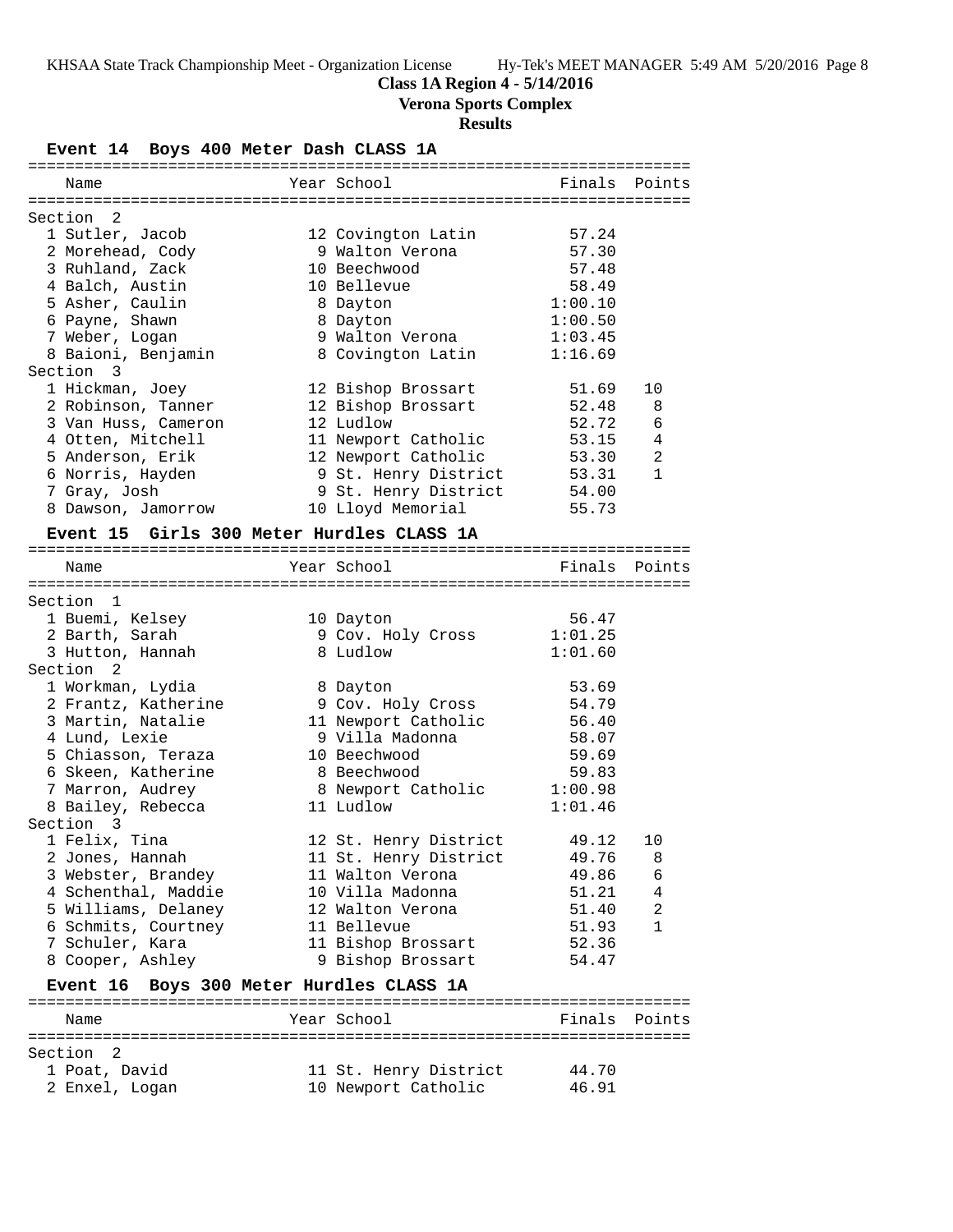# **Class 1A Region 4 - 5/14/2016**

**Verona Sports Complex**

# **Results**

|                                                   | Event 16 Boys 300 Meter Hurdles CLASS 1A     |               |              |
|---------------------------------------------------|----------------------------------------------|---------------|--------------|
| 3 Collins, Connor                                 | 11 Villa Madonna                             | 47.42         |              |
| 4 Jump, Allen                                     | 9 Bishop Brossart 47.63                      |               |              |
| 5 Rowe, Jared                                     | 9 Beechwood                                  | 48.96         |              |
|                                                   | 6 Kammerer, Alexander 12 Covington Latin     | 50.69         |              |
| Section 3                                         |                                              |               |              |
| 1 Lawson, Luke                                    | 10 Walton Verona                             | 40.52         | 10           |
| 2 Donnelly, Bryce                                 | 10 Bishop Brossart                           | 40.91 8       |              |
| 3 Richardson, Noah               12 Walton Verona |                                              | 42.67 6       |              |
| 4 Everett, Dalton                                 | 11 Beechwood                                 | 43.41 4       |              |
| 5 Johnson, Jordan                                 | 12 Lloyd Memorial 43.46 2                    |               |              |
| 6 Strasburger, Collin                             | 10 St. Henry District 43.95                  |               | $\mathbf{1}$ |
|                                                   | 7 Wrobleski, Trent 11 Newport Catholic 44.37 |               |              |
| 8 Goodpaster, Billy 9 Ludlow                      |                                              | 46.30         |              |
| Event 17 Girls 800 Meter Run CLASS 1A             |                                              |               |              |
| Name                                              | ---------------------<br>Year School Show    | Finals Points |              |
|                                                   |                                              |               |              |
| Section 1                                         |                                              |               |              |
| 1 Riegler, Kavla                                  | 12 St. Henry District 2:29.26                |               | 1 Q          |

| DEC LIOII             |  |                                                                                                                                                                                                                                                                                                                                                                                                                             |                                                                |
|-----------------------|--|-----------------------------------------------------------------------------------------------------------------------------------------------------------------------------------------------------------------------------------------------------------------------------------------------------------------------------------------------------------------------------------------------------------------------------|----------------------------------------------------------------|
| 1 Riegler, Kayla      |  |                                                                                                                                                                                                                                                                                                                                                                                                                             | 10                                                             |
| 2 Victor, Amber       |  |                                                                                                                                                                                                                                                                                                                                                                                                                             | 8                                                              |
| 3 Syfert, Theresa     |  |                                                                                                                                                                                                                                                                                                                                                                                                                             | 6                                                              |
| 4 Nienaber, Olivia    |  |                                                                                                                                                                                                                                                                                                                                                                                                                             | 4                                                              |
| 5 Bergman, Celeste    |  |                                                                                                                                                                                                                                                                                                                                                                                                                             | 2                                                              |
| 6 Tierney, Jackie     |  |                                                                                                                                                                                                                                                                                                                                                                                                                             | $\mathbf{1}$                                                   |
| 7 Cookendorfer, Megan |  | 2:35.16                                                                                                                                                                                                                                                                                                                                                                                                                     |                                                                |
| 8 Russo, Breanna      |  | 2:36.69                                                                                                                                                                                                                                                                                                                                                                                                                     |                                                                |
| 9 Ponzer, Mccall      |  | 2:38.90                                                                                                                                                                                                                                                                                                                                                                                                                     |                                                                |
| 10 Rylee, Mackenzie   |  | 2:39.79                                                                                                                                                                                                                                                                                                                                                                                                                     |                                                                |
| 11 Bailey, Aleta      |  | 2:39.89                                                                                                                                                                                                                                                                                                                                                                                                                     |                                                                |
| 12 Dreas, Kate        |  | 2:43.35                                                                                                                                                                                                                                                                                                                                                                                                                     |                                                                |
| 13 Ernst, Sarah       |  | 2:55.22                                                                                                                                                                                                                                                                                                                                                                                                                     |                                                                |
| 14 Powers, Michaela   |  | 2:56.43                                                                                                                                                                                                                                                                                                                                                                                                                     |                                                                |
| 15 Varias, Madoline   |  | 3:04.41                                                                                                                                                                                                                                                                                                                                                                                                                     |                                                                |
| 16 Tien, Amber        |  | 3:08.08                                                                                                                                                                                                                                                                                                                                                                                                                     |                                                                |
| 17 Navarre, Michaela  |  | 3:09.97                                                                                                                                                                                                                                                                                                                                                                                                                     |                                                                |
| 18 Chan, Alyssa       |  | 3:15.26                                                                                                                                                                                                                                                                                                                                                                                                                     |                                                                |
| 19 Dugan, Byni        |  | 3:17.52                                                                                                                                                                                                                                                                                                                                                                                                                     |                                                                |
| 20 Tillman, Katie     |  | 3:19.14                                                                                                                                                                                                                                                                                                                                                                                                                     |                                                                |
| 21 Russell, Savannah  |  | 3:21.61                                                                                                                                                                                                                                                                                                                                                                                                                     |                                                                |
| 22 Webb, Madison      |  | 3:28.31                                                                                                                                                                                                                                                                                                                                                                                                                     |                                                                |
|                       |  | 12 St. Henry District<br>12 Ludlow<br>12 St. Henry District<br>12 Bishop Brossart<br>11 Cov. Holy Cross<br>9 Beechwood<br>11 Bishop Brossart<br>10 Walton Verona<br>10 Walton Verona<br>12 Beechwood<br>9 Lloyd Memorial<br>11 Cov. Holy Cross<br>12 Villa Madonna<br>11 Newport Catholic<br>10 Newport Catholic<br>10 Williamstown<br>12 Dayton<br>11 Covington Latin<br>12 Ludlow<br>12 Dayton<br>10 Newport<br>9 Newport | 2:29.26<br>2:29.84<br>2:34.36<br>2:34.82<br>2:34.85<br>2:34.93 |

# **Event 18 Boys 800 Meter Run CLASS 1A**

| Name                                                                                                                                    | Year School                                                                                                                                           | Finals Points                                                             |                                                  |
|-----------------------------------------------------------------------------------------------------------------------------------------|-------------------------------------------------------------------------------------------------------------------------------------------------------|---------------------------------------------------------------------------|--------------------------------------------------|
| 1 Birindelli, Grant<br>2 Anderson, Brian<br>3 Chism, Cody<br>4 Neltner, Jack<br>5 Bowman, Justin<br>6 Clines, Joel<br>7 Robbins, Austin | 12 Beechwood<br>12 Newport Catholic<br>11 Bishop Brossart<br>12 St. Henry District<br>12 St. Henry District<br>9 Bishop Brossart<br>11 Lloyd Memorial | 2:02.38<br>2:02.53<br>2:02.99<br>2:04.44<br>2:07.55<br>2:08.38<br>2:09.42 | 1 N<br>8<br>6<br>$\overline{4}$<br>$\mathcal{L}$ |
| 8 Roberdeaux, David<br>9 Welbers, Chris                                                                                                 | 9 Cov. Holy Cross<br>11 Ludlow                                                                                                                        | 2:09.43<br>2:12.62                                                        |                                                  |
|                                                                                                                                         |                                                                                                                                                       |                                                                           |                                                  |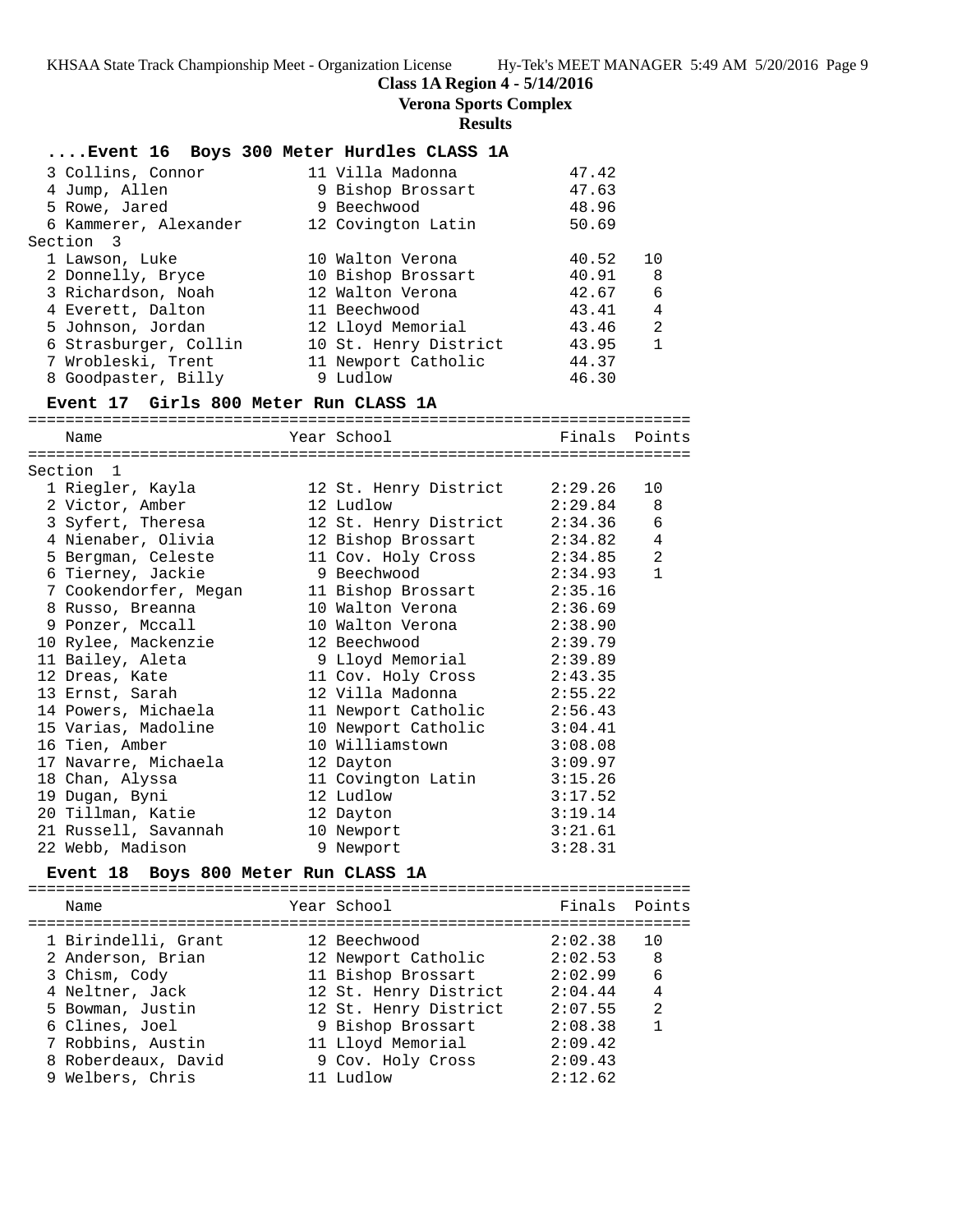**Class 1A Region 4 - 5/14/2016**

**Verona Sports Complex**

# **Results**

| Event 18 Boys 800 Meter Run CLASS 1A           |                           |               |        |         |
|------------------------------------------------|---------------------------|---------------|--------|---------|
| 10 Voet, Isaiah                                | 10 Lloyd Memorial         | 2:14.22       |        |         |
| 11 Williams, Garrett                           | 12 Walton Verona          | 2:15.38       |        |         |
| 12 Baxter, Logan                               | 12 Newport Catholic       | 2:16.62       |        |         |
| 13 Mardis, Kyle                                | 9 Newport                 | 2:17.31       |        |         |
| 14 Birindelli, Hank                            | 9 Beechwood               | 2:17.63       |        |         |
| 15 Shazier, Curry                              | 10 Walton Verona 2:22.42  |               |        |         |
| 16 Davis, Brian                                | 10 Villa Madonna 2:24.09  |               |        |         |
| 17 Nutini, Chris                               | 11 Villa Madonna          | 2:27.89       |        |         |
| 18 Fuller, Samuel                              | 9 Newport                 | 2:32.45       |        |         |
| 19 Kinman, Jeffery                             | 10 Williamstown           | 2:35.53       |        |         |
| 20 Pugh, Todd                                  | 9 Ludlow                  | 2:44.22       |        |         |
| 21 Garuccio, Ryan                              | 9 Covington Latin 2:44.80 |               |        |         |
| 22 Obermeyer, Kalyn 10 Covington Latin 3:24.61 |                           |               |        |         |
| Event 19 Girls 200 Meter Dash CLASS 1A         |                           |               |        |         |
| Name                                           | Year School               | Finals Points |        |         |
|                                                |                           |               |        |         |
| 1 Scroggins, Hannah 12 Williamstown            |                           | 31.02         |        |         |
| 2 Plogsted, Sidney                             | 11 Covington Latin        | 35.85         |        |         |
| 3 Carr, Polly                                  | 10 Dayton                 | 38.06         |        |         |
| Section <sub>2</sub>                           |                           |               |        |         |
| 1 Smalling, Courtney 3 Bellevue                |                           | 29.13         |        |         |
| 2 Woods, Merrin                                | 9 Beechwood               | 29.74         |        |         |
| 3 Nussbaum, Kelly                              | 9 Beechwood               | 30.24         |        |         |
| 4 Conrad, Aviana                               | 9 Newport                 | 31.07         |        |         |
| 5 Sparks, Delaney                              | 10 Bishop Brossart        | 31.20         |        |         |
| 6 Healey, Laney                                | 8 Ludlow                  | 31.77         |        |         |
| 7 Dias, Naomi                                  | 9 Covington Latin         | 32.31         |        |         |
| Section 3                                      |                           |               |        |         |
| 1 Schalk, Olivia                               | 11 Newport Catholic       | 27.10         | 10     |         |
| 2 Schultz, Allison                             | 10 Bishop Brossart        | 27.85         | 8      | 27.8421 |
| 3 Mulcahy, Lauren                              | 11 Walton Verona          | 27.85         | 6      | 27.8496 |
| 4 Kinnett, Maria                               | 9 Newport Catholic        | 28.06         | 4      |         |
| 5 Johnston, Sarah                              | 11 Walton Verona          | 28.29         | 2      |         |
| 6 Victor, Tiffany                              | 11 Ludlow                 | 28.32         | 1      |         |
| 7 Elmer, Arieyonna                             | 9 Newport                 | 28.35         |        |         |
| 8 Ross, Dianna                                 | 10 Lloyd Memorial         | 29.35         |        |         |
| Event 20 Boys 200 Meter Dash CLASS 1A          |                           |               |        |         |
| Name                                           | Year School               | Finals        | Points |         |
| ===============================                |                           |               |        |         |
| Section<br>1                                   |                           |               |        |         |
| 1 Rintala, Nick                                | 10 St. Henry District     | 25.16         |        |         |
| 2 Villareal, Marcus                            | 12 Covington Latin        | 26.76         |        |         |
| 3 McKenney, Elijah                             | 10 Beechwood              | 27.02         |        |         |
| 4 Dalton, Nicky                                | 10 Williamstown           | 27.90         |        |         |
| 5 Durden, Dante                                | 10 Covington Latin        | 30.90         |        |         |
| Section<br>-2                                  |                           |               |        |         |
| 1 Shazier, Joeseph                             | 11 Walton Verona          | 24.69         |        |         |
| 2 Hardt, Ethan                                 | 12 Newport Catholic       | 24.75         |        |         |
| 3 Diaz, Oliver                                 | 12 St. Henry District     | 25.19         |        |         |
| 4 Mann, Kamar                                  | 12 Newport                | 26.74         |        |         |
| Section 3                                      |                           |               |        |         |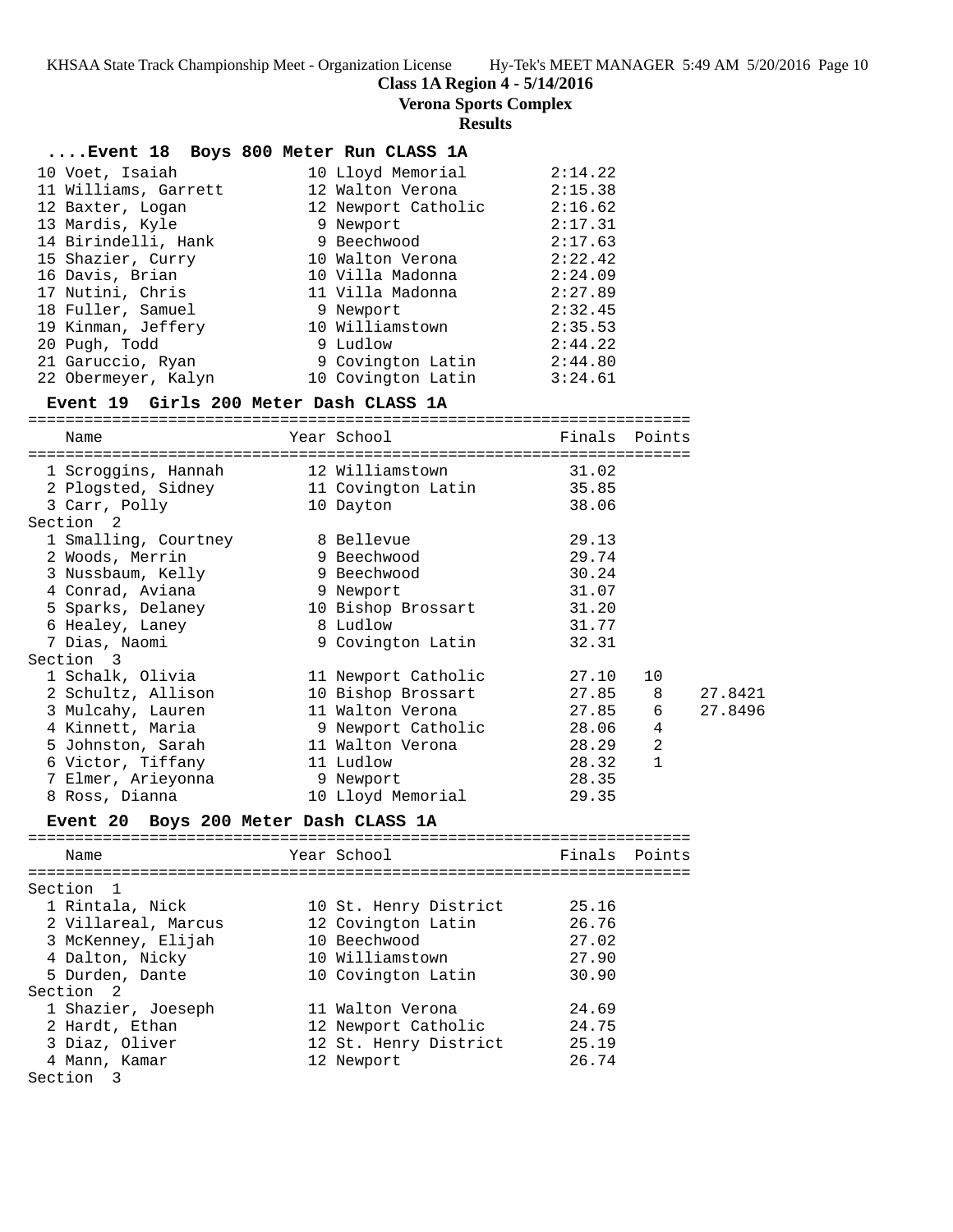**Class 1A Region 4 - 5/14/2016**

**Verona Sports Complex**

#### **Results**

|                     | Event 20 Boys 200 Meter Dash CLASS 1A |       |                |
|---------------------|---------------------------------------|-------|----------------|
| 1 Evers, Seth       | 10 Bellevue                           | 23.23 | 10             |
| 2 Crook, Colin      | 12 Walton Verona                      | 23.26 | - 8            |
| 3 Slusher, Brett    | 12 Beechwood                          | 23.46 | - 6            |
| 4 Moore, Ti         | 12 Bishop Brossart                    | 23.97 | $\overline{4}$ |
| 5 Schultz, Eddie    | 11 Newport Catholic                   | 24.04 | $\overline{2}$ |
| 6 Van Huss, Cameron | 12 Ludlow                             | 24.25 | $\overline{1}$ |
| 7 Frommeyer, Jacob  | 12 Bishop Brossart                    | 24.55 |                |
| 8 Carter, Taj       | 11 Lloyd Memorial                     | 24.88 |                |

### **Event 21 Girls 3200 Meter Run CLASS 1A**

======================================================================= Year School **Finals** Points ======================================================================= Section 1 1 Jones, Abby 7 Newport Catholic 11:37.81 10 2 Svec, Renee 12 St. Henry District 11:51.47 8 3 Akins, Ashley 8 Walton Verona 12:10.42 6 4 Holbrook, Haley 11 Beechwood 12:10.44 4 5 Schuler, Kendall 11 Bishop Brossart 12:24.06 2 6 Blades, Holly 12 St. Henry District 12:32.77 1 7 Hill, Kasey 7 Williamstown 12:42.92 8 Lohr, Madison 11 Walton Verona 12:57.48 9 Dickman, Maddie 8 Villa Madonna 13:02.86 10 Robke, Sydney 11 Cov. Holy Cross 13:07.05 11 Beck, Ashley 9 Bishop Brossart 13:24.09 12 Tierney, Mollie 9 Beechwood 13:35.77 13 Spangler, Kaitlyn 9 Newport Catholic 15:09.49

### **Event 22 Boys 3200 Meter Run CLASS 1A**

======================================================================= Name Year School Finals Points ======================================================================= 1 Werner, Zack 11 Villa Madonna 10:21.08 10 2 Hannon, Josh 12 St. Henry District 10:22.41 8 3 Hartig, Adam 12 Bishop Brossart 10:26.56 6 4 Snyder, Ethan 10 St. Henry District 10:28.89 4 5 Komaromy-Hiller, John 10 Villa Madonna 10:30.42 2 6 Robbins, Austin 11 Lloyd Memorial 10:52.04 1 7 Schultz, Andrew 9 Walton Verona 10:54.63 8 Corn, Darrell 11 Ludlow 10:55.37 9 Williams, Garrett 12 Walton Verona 11:09.42 10 Chism, Cody 11 Bishop Brossart 11:22.20 11 Tien, Caden 8 Williamstown 11:25.07 12 Kinsey, Ben 8 Williamstown 11:27.10 13 Marker, Kaden 7 Beechwood 11:50.63 14 Smith, Chance 3 Beechwood 11:54.49 15 Reaves, Joshua 12 Newport Catholic 11:57.67 16 Brammer, Michael 12 Cov. Holy Cross 12:07.25 17 Cox, Aaron 9 Lloyd Memorial 12:19.20 18 Brewer, Chad 12 Newport Catholic 12:47.23 19 Lewis, Aidan 10 Ludlow 12:47.94 20 Covey, Kenneth 11 Cov. Holy Cross 12:48.23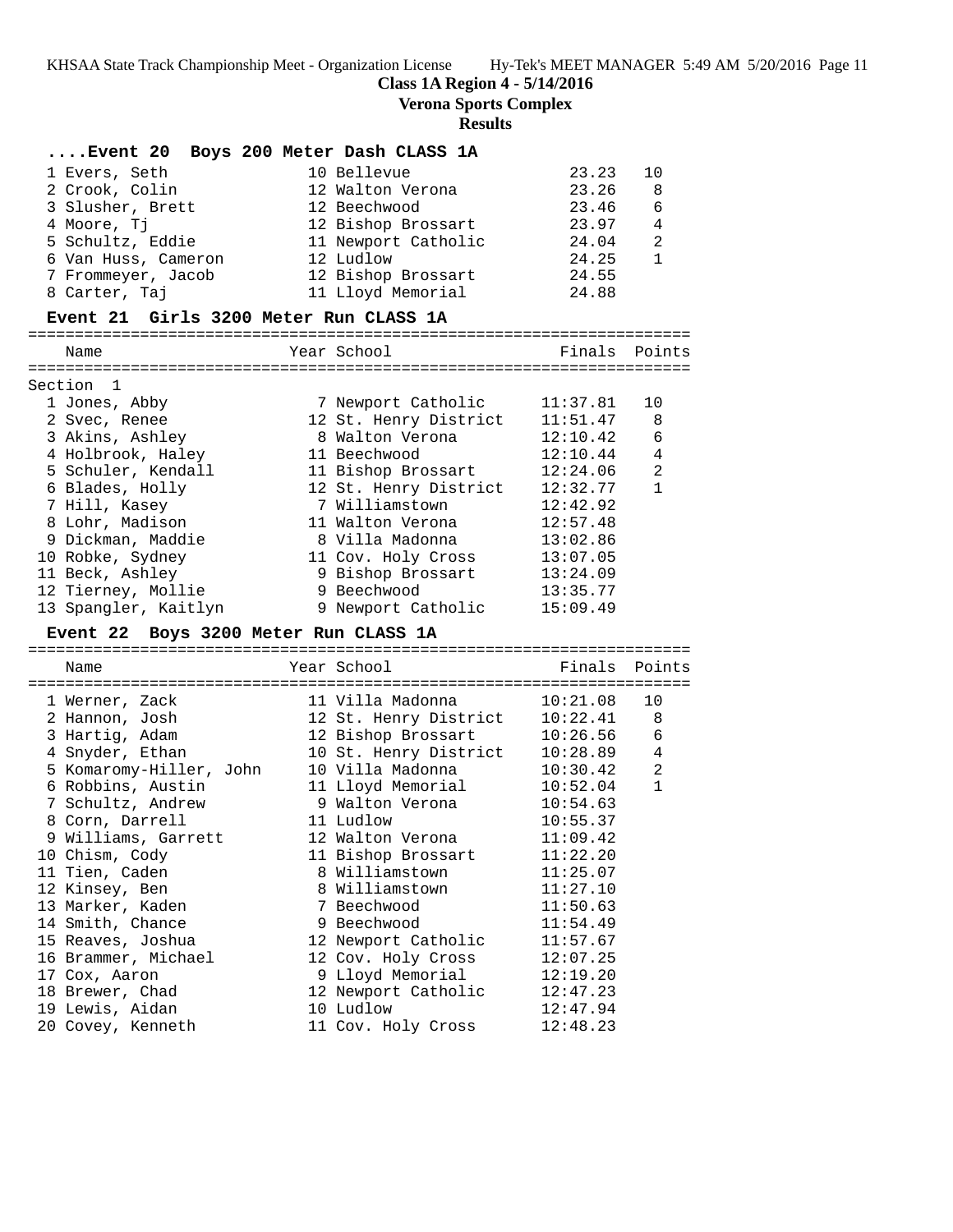### **Class 1A Region 4 - 5/14/2016**

**Verona Sports Complex**

#### **Results**

#### **Event 23 Girls 4x400 Meter Relay CLASS 1A**

======================================================================= Finals Points ======================================================================= 1 Holy Cross (Covington) 4:47.31 1) Barth, Sarah 9 2) Frantz, Katherine 9 3) Bergman, Celeste 11  $\hskip1cm 4$ ) Dreas, Kate 11 2 Dayton 4:54.64 1) Barbiea, Johnessah 8 2) Matthewson, Laela 9 3) Spencer, Marquelle 11 4) Halfhill, Sophia 8 -- Lloyd Memorial description of the contract of the DQ interference 1) Bailey, Aleta 9 2) Hauck, Charlotte 9 3) Ross, Dianna 10  $\hskip1cm 4)$  York, Ehren 10 Section 2<br>1 St. Henry District 1 St. Henry District 4:15.62 10 1) Riegler, Kayla 12 2) Jones, Hannah 11 3) Tobler, Janelle 12 4) Laudenslayer, Ellie 10 2 Walton Verona 4:19.89 8 1) Craig, Elissa 11 2) Harden, Olivia 10 3) Wells, Emily 12 4) Williams, Delaney 12 3 Bishop Brossart 4:22.18 6 1) Cookendorfer, Megan 11 2) Cooper, Ashley 9 3) Schuler, Kara 11 4) Schultz, Allison 10 4 Beechwood 4:33.91 4 1) Etler, Kendall 10 2) Eviston, Delaney 8 3) Lohre, Ava 7 (1990) 1994 Mussbaum, Kelly 9 5 Bellevue 4:34.98 2 1) Schmits, Courtney 11 (2) Huff, Jasmine 11 3) Maehren, Brooke 11 4) Smalling, Courtney 8 6 Newport Central Catholic 4:35.06 1 1) Enslen, Ellie 8 2) Kinnett, Maria 9 3) Floyd, Hope 9 4) Martin, Natalie 11 7 Ludlow 4:37.16 1) Bailey, Rebecca 11 2) Dauwe, Kaitlynd 10 3) Steinmetz, Lexi 7 (4) Victor, Amber 12 8 Villa Madonna 4:37.44 1) Rice, Maria 9 2) Pickens, Alyssa 9 3) Prospero, Maddie 8 (4) Mcgehee, Piper 8 **Event 24 Boys 4x400 Meter Relay CLASS 1A** ======================================================================= School **Finals Points** ======================================================================= Section 1 1 Beechwood 3:46.51 1) Birindelli, Grant 12 2) Shoyat, Bogdan 10 3) Slusher, Brett 12 (4) Everett, Dalton 11 2 Williamstown 3:50.58 1) Angell, Walker 11 2) Fernandez, Harold 10 3) Jacobs, Lucas 10 4) Perkins, Bradley 9 3 Villa Madonna 3:53.85 1) Paxton, Michael 11 2) Schenthal, Jake 11 3) Collins, Connor 11 (4) Blincoe, David 11 4 Covington Latin 4:03.48 1) Baarlaer, Logan 12 (2011) 2 Rahner, Paul 10 3) Kammerer, Alexander 12 4) Sutler, Jacob 12 5 Dayton 4:08.20